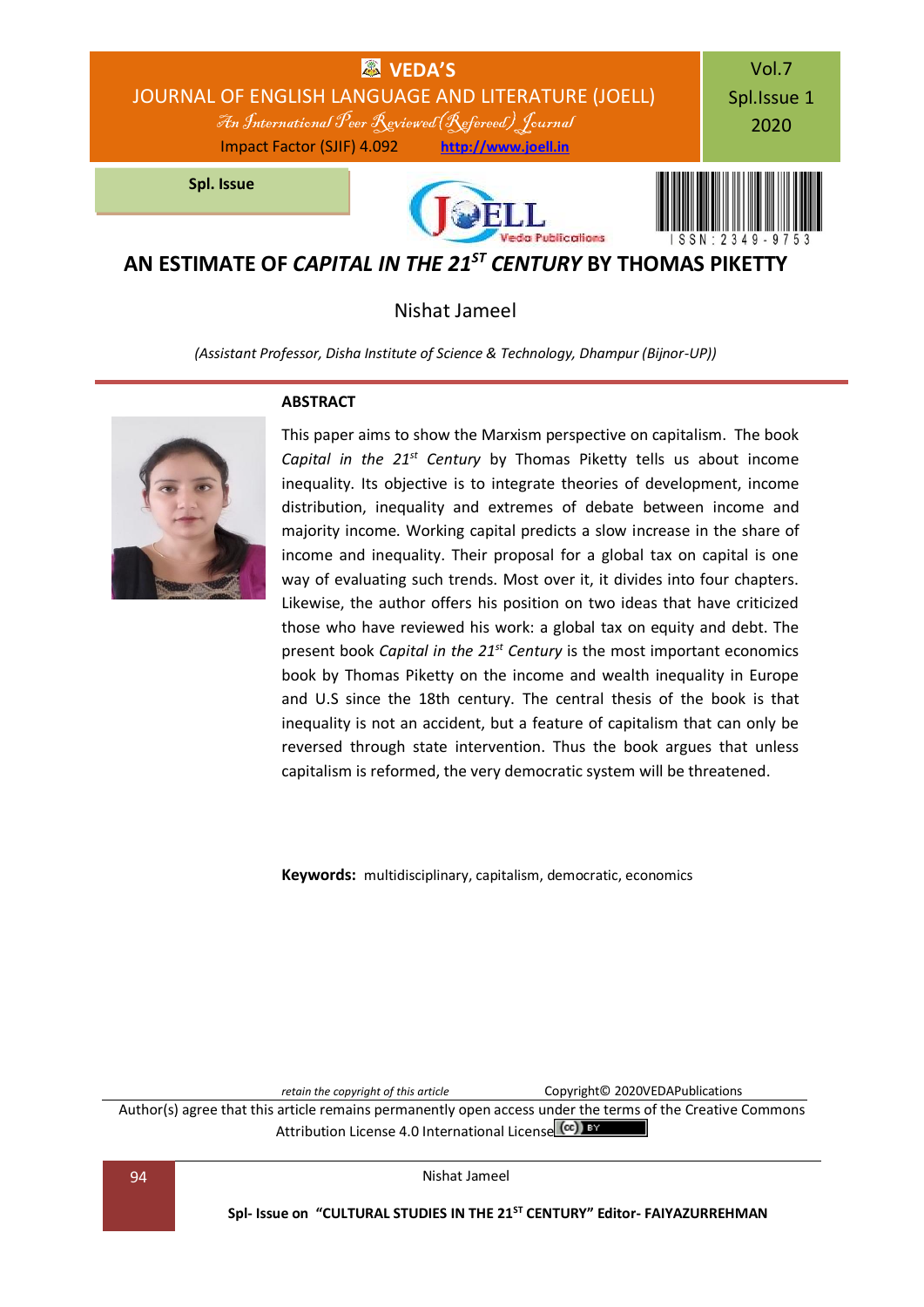# **WEDA'S** JOURNAL OF ENGLISH LANGUAGE AND LITERATURE (JOELL) An International Peer Reviewed(Refereed) Journal Impact Factor (SJIF) 4.092 **[http://www.joell.in](http://www.joell.in/)**

# Vol.7 Spl.Issue 1 2020

#### **INTRODUCTION**

*The Capital of the Twenty-First Century*, published in 2013, focuses on the inequality of wealth and income in Europe and America since the 18th century. The central thesis of the book is that inequality is not an accident, but a feature of capitalism that can only be reversed through state intervention. Thus the book argues that unless capitalism is reformed, the very democratic system will be threatened. The book peaked at number one on The New York Times' bestselling hardcover nonfiction list from May 18, 2014. Piketty offered a "possible remedy: a global tax on wealth". Piketty's book has four distinct parts. The first: provides an entry related to the comparison of the classic problems of income and capital, income, production and development; Confusion and realities are shown between traditional theories and data. The second is related to the dynamics in the relationship between capital and income in a larger historical overview, which describes the metamorphosis of capital. Compare the development of wealth from old Europe to the new world. Capital/income is analyzed by Piketty jointly by a long continuous series treatment and presents an explanatory framework for looking at the division between capital and labor in the XXI century. The third part analyzes the structure of inequalities. First the complex relationship between inequality and concentration. Followed by a comprehensive reflection on the separation between the world of wealth and poverty. Dilemmas corresponding to inequality between labor income and capital derived properties. Then addresses the duality between competence and longterm inheritance, incorporating narrative as a resource that supports analysis of magnitude.

Return to this point. The last section of the third part is devoted to a critical review of the global inequality of wealth in the XXI century. The fourth part is purposeful and suggests regulating capital in the XXI century, with two problems that are improving the economy as Ricardo and Marx are linked to the public sector: a social state and a

progressive income tax. Likewise, the author offers his position on two ideas that have criticized those who have reviewed his work: a global tax on equity and debt. The present book *Capital in the 21st Century* is the most important economics book by Thomas Piketty on the income and wealth inequality in Europe and U.S since the  $18<sup>th</sup>$  century. The central idea of this book is that when the rate return on capital exceeds the long-term economic growth rate, it results in a concentration of wealth and it uneven distribution of wealth causes social and economical instability. There is no distinction between high paid and low-paid people, it will be the gap between those who have large amounts of money and who do some not, Thomas Piketty has proposed a global system that will help reduce inequality by reducing inequality and money coming under the control of small numbers the book argues that there was a trend toward high inequality during the years 1930 to 1975 due to extraordinary circumstances: the II world wars, the great depression and the debt-induced recession had greatly destroyed goods especially owned by the elite. In the words of Thomas Piketty:

> "When the rate of return on capital exceeds the rate of growth of output and income, as it did in the nineteenth century and seems quite likely to do again in the twenty-first, capitalism automatically generates arbitrary and unsustainable inequalities that radically undermine the meritocratic values on which democratic societies are based." And "The sharp reduction in income inequality that we observe in almost all the rich countries between 1914 and 1945 was due above all to the world wars and the violent economic and political shocks they entailed (especially for people with large fortunes). It had little to do with the tranquil process of intersectional mobility described by Kuznets."<sup>1</sup>

1

<sup>1</sup> *"Lakner, Christoph. 2016. The Implications of Thomas Piketty's 'Capital in the 21st Century'. Policy Research Working Paper;No. 7776. World Bank, Washington, DC. © World Bank.*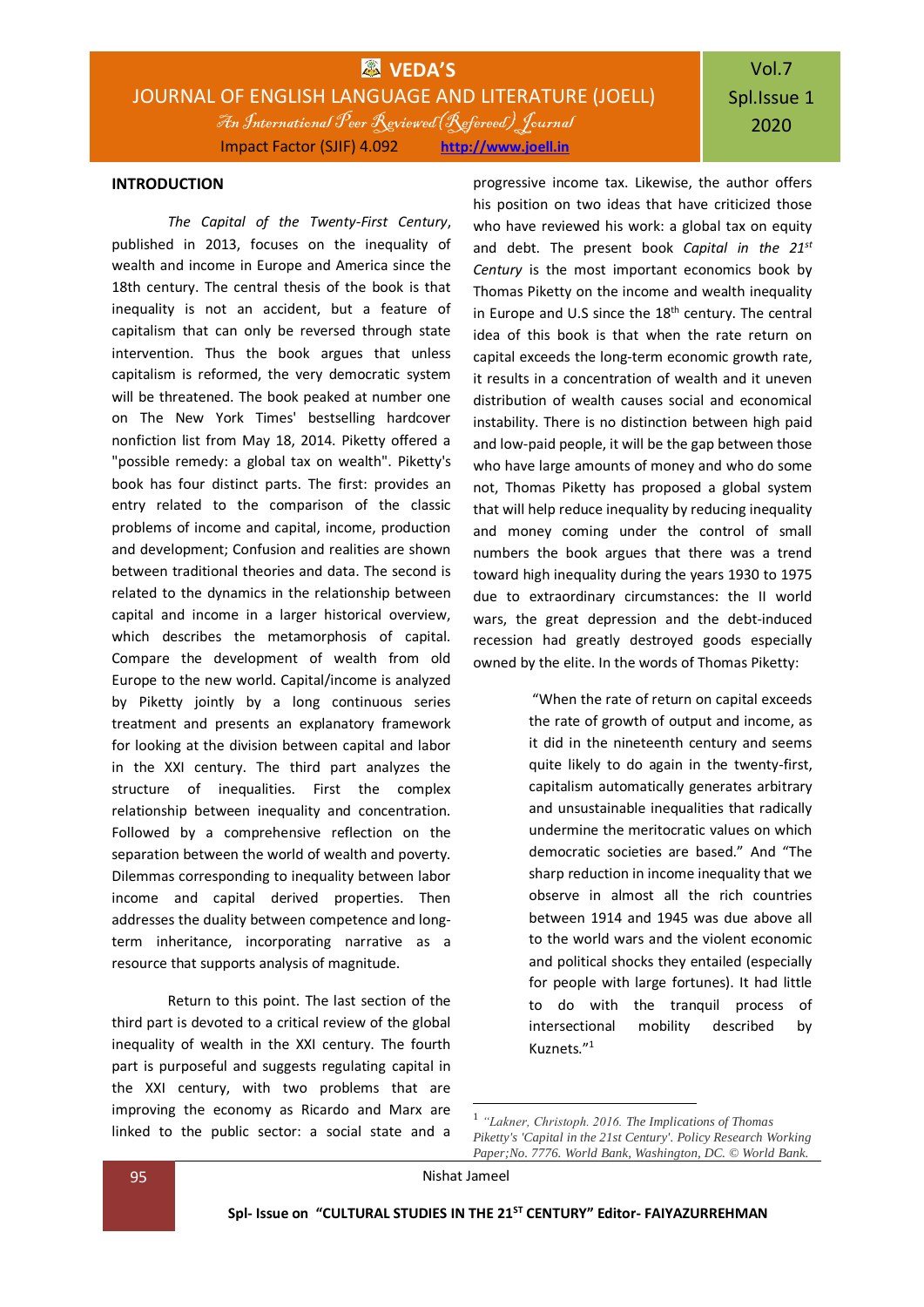These events prom opted governments to take steps for redistribution in-come, especially in the period past world war second. At that time worldwide economic development began to diminish the importance of inherited wealth in the global economy. The book, argues that the world is returning today to "patrimonial capitalism," in which most of the economy is dominated by inherited wealth. The power of this economic class is increasing and is threatening to build an oligarchy. In capital in the  $21<sup>st</sup>$  century and companion creation, Piketty and his colleagues have clearly heralded an important new research program to revive classical concerns about capitalist development. Piketty is assessed in a statistical account that increases capital accumulation and concentration of income and wealth among the wealthy people of developed capitalist economics since the  $18<sup>th</sup>$  century and specifies the period 1914-1980 as an aberration.

Piketty wants the world's major economies to unite to assess the nominal global cooperation is desirable only to present to prevent the wealthy form converting the swapped assets to other jurisdictions. But in the absence of global cooperation, he believes that macroeconomic unitsthe US or the European Union should move beyond wealth tax, wealth tax and other efforts to curb wealth power. He mentions in his book:

> "In contrast to what many people in Britain and the United States believe, the true figures on growth (as best one can judge from official national accounts data) show that Britain and the United States have not grown any more rapidly since 1980 than Germany, France, Japan, Denmark, or Sweden. In other words, the reduction of top marginal income tax rates and the rise of top incomes do not seem to have stimulated productivity (contrary to the predictions of supply-side theory) or at any rate did not

*https://openknowledge.worldbank.org/handle/10986/24858 License: CC BY 3.0 IGO."*

stimulate productivity enough to be statistically detectable at the macro level."<sup>2</sup>

It is different to imagine the need for such international cooperation happening in practical terms. And their enthusiasm for money-taxes is against decades in the economic profession, which should encourage people to save and invest. Most people consider Piketty's positive analysis to be important and will hardly disagree with the result that people present the book point out that the wealth-income ratio in the US has always been low and that the main reason for this in the early years that the value of land in the open spaces of North America had decreased. Of course, there was more land, but since the 20<sup>th</sup> century, the ratio between capital and income in the United States decreased to reflect the highest level of productivity. A certain amount of capital can encourage more production than in Europe.

At this stage, suffice it to say that most countries, whether they are rich or emerging, are in a much more balanced state than what is currently imagined. In the United States, France, Germany as well as Great Britain, China as well as Brazil and Japan as well as Italy have 1 or 2 percent of national income. In all these countries, in other words, profits, interest, dividends, rent, and so on are more or less balanced in a comparable outflow. In wealthier countries, net income from abroad is generally slightly positive. For the first approximation, the inhabitants of these countries have as much foreign interest in foreign real estate and financial means as their own foreigners. Contrary to a well-known myth, France is not owned by the California Pension Fund or Bank of China, with more Japanese and German investors than the United States. The fear of joining such a predicate is so strong today that imagination often exposes reality. The reality is that inequality in relation to capital is more international than a

**.** 

<sup>1</sup> 2 *"Lakner, Christoph. 2016. The Implications of Thomas Piketty's 'Capital in the 21st Century'. Policy Research Working Paper;No. 7776. World Bank, Washington, DC. © World Bank. https://openknowledge.worldbank.org/handle/10986/24858 License: CC BY 3.0 IGO."*